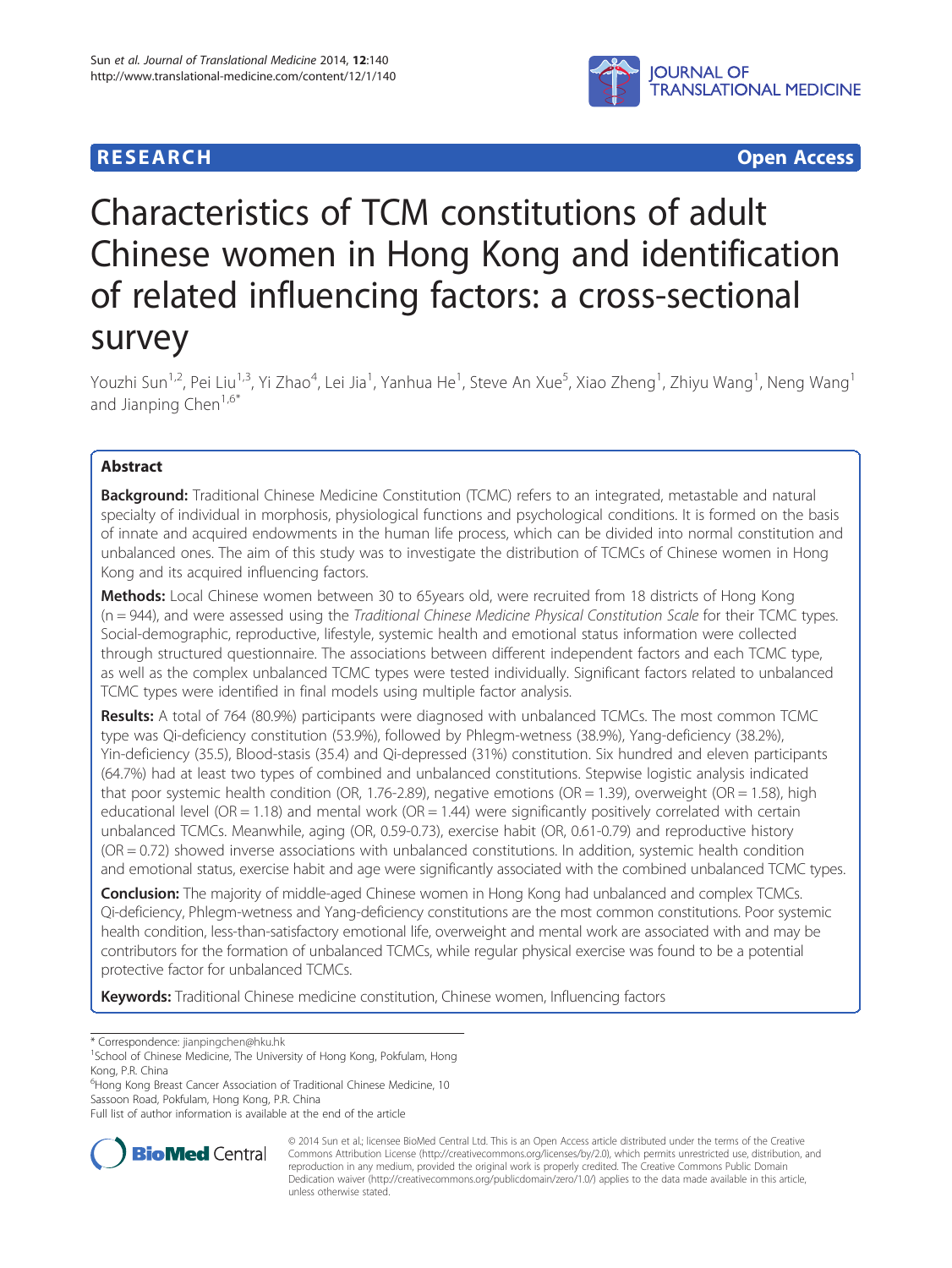# Background

Traditional Chinese Medicine Constitution (TCMC, named Tizhi in Chinese) refers to an integrated, metastable and natural specialty of individuals in morphosis, physiological functions and psychological conditions, formed on the basis of innate and acquired endowments in the process of life [[1,2](#page-9-0)]. The TCMC not only determines the susceptibility to certain pathogens and diseases, but also closely related to the development and the prognosis of diseases [\[3,4](#page-9-0)].

Generally, TCMC is divided into balanced constitution also known as Normality (Pinghe in Chinese) constitution and Unbalanced/Biased (Pianpo in Chinese) constitution which can be further classified into several subtypes such as Yang-deficiency, Yin-deficiency, Phlegm-wetness, Qideficiency, Wetness-heat, Blood-stasis, Qi-depressed etc. [[5-7\]](#page-9-0). According to TCM philosophy, Normality constitution represents an overall healthy state and people with unbalanced constitutions are prone to certain diseases (at least theoretically).

The type of TCMC formation is mainly determined by congenital endowments; nevertheless acquired factors including individual factors (lifestyle, dietary habits, emotion status, history of diseases and treatments) and environmental factors maybe also play a role in the process of TCMC development [[1,8-11](#page-9-0)]. To date few clinical investigations on the influencing factors of TCMCs were conducted and when conducted they have primarily focused on one type of unbalanced TCMC or considered limited associated factors. There is a dearth of studies involving large study population and applying rigorous research design to detect the efficacy of various acquired factors on the formation of TCMCs.

From the perspective of TCM therapeutic theory, it is of great significance to preserve ones healthy based on his/her TCMC status. Finding the potential factors related to the biased TCMCs and then trying to eliminate the effects to maintain or obtain a new balanced TCMC is the ultimate goal in keeping health or prevention of diseases. For example, for a person diagnosed with Yang-deficiency constitution a long-term prescription with the function of tonifying Yang-qi is required. However, such prescriptions for a biased constitution might be invalid theoretically due to the interference of various confounding factors related to his/her constitution. Thus it is imperative to identify and understand confounding factors and decrease their influence to a minimum in preserving health.

The aim of this study was to survey TCMC types distribution of local Chinese women between 30 and 65years old in Hong Kong; and to identify factors associated with biased constitutions. The significance of this study is to provide scientific information for local middle-aged and elderly women to prevent the imbalance of their constitutions. In addition, more importantly, to provide comprehensive and new way of thinking to improve health.

# **Methods**

# Participants

A cross-sectional descriptive design and convenience sampling method was used in this study. The eligibility criteria were the following: 1) Chinese women; 2) Hong Kong locals; 3) 30 to 65 years of age; 4) Living in Hong Kong during past 3 years; 5) Able to understand the questions in Cantonese; and 6) no suffering from severe diseases (confined to those diseases being hospitalized or with liver/kidney function damage during past one year).

Participants were recruited from the communities of 15 districts, 5 women's organizations and 2 universities in Hong Kong via more than 20 workshops, from June 2012 to September 2013. Any communities' women residents and the female members of the women's organizations attending the workshops were potential participants of the study. In total 1131 women were screened for participation and 40 refused and/or did not complete the questionnaires due to illiteracy (response rate is 96%). Of the 1091 participants approached, 147 were excluded (Twenty-two subjects had not lived in Hong Kong during past three years, Seventy-four were over 65 years old and 26 were less than 30 years old. Twenty-five participants had severe disabling diseases). A total of 944 women were the eligible as the sample of the study.

## Procedures

Prior to commencement of the study, ethical approval was obtained from the Research Ethics Board of the University of Hong Kong (UW 12–010). In our workshops, all potential participants were approached by a Chinese medicine professional who gave them an introduction on TCMC first, then a well-trained research staff gave them a brief introduction of the study. Written informed consent to participation was obtained prior to data collection which was carried out via self-administered questionnaire as well as face-to-face consultation. Finally, the interviewer checked the questionnaire so as to complement the missing data and verify the illogical data as much as possible.

In order to ensure the quality of investigation, three important steps were taken throughout the whole process of the investigation. First of all, to ensure consistency of the survey across sites and over time, all women were investigated using the same procedures and standards by the same interviewer to ensure interexaminer reliability. Secondly, each questionnaire was checked carefully and those questionnaires missing the important items were excluded. Thirdly, to ensure data accuracy, a duplicate entry was carried out through Epidata 3.1 software (EpiData-Association, 2006), which was utilized to establish database and then the data were imported into SPSS version 16 (SPSS Inc., Chicago, IL) for further statistic analysis.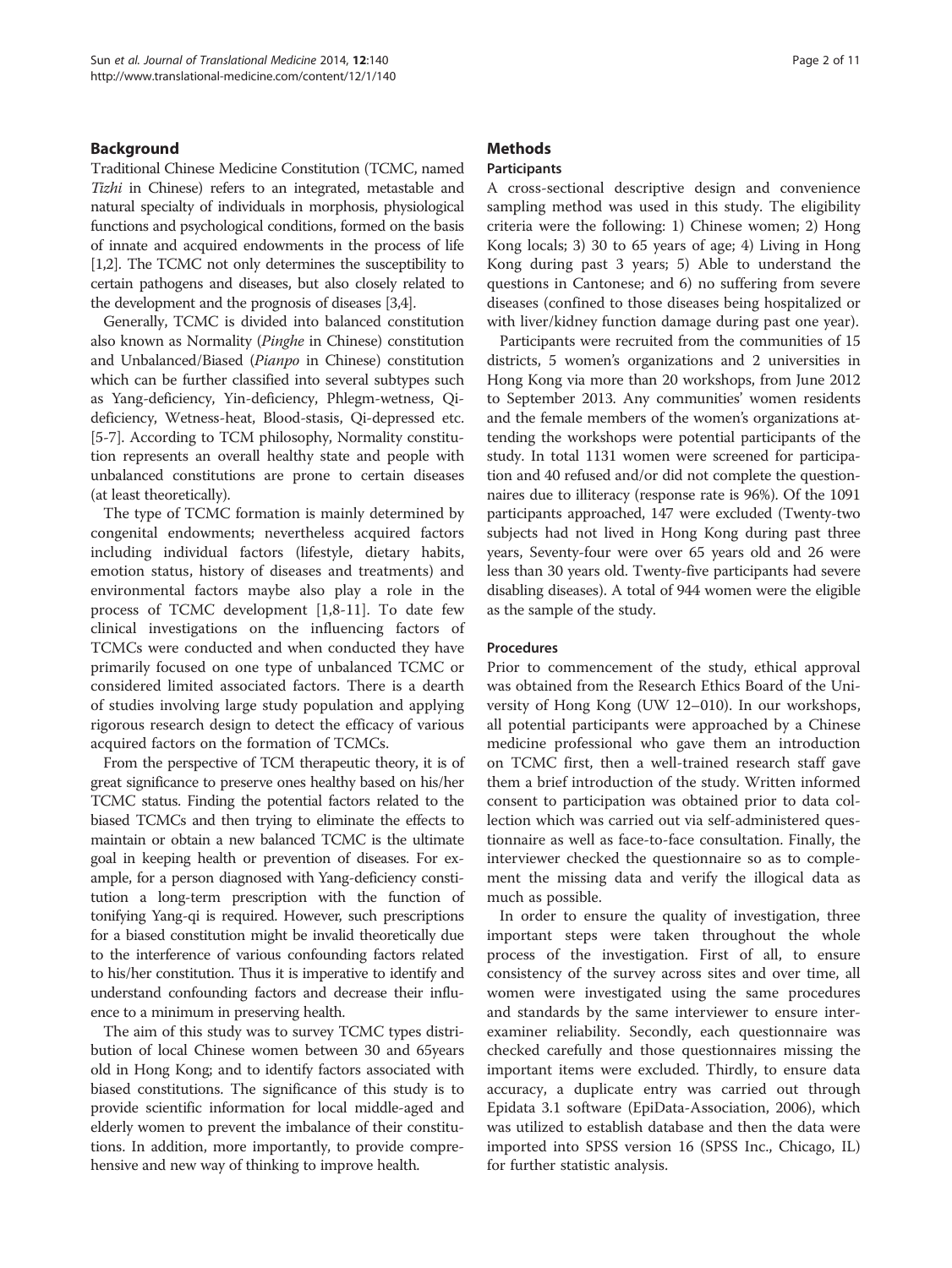#### The content of investigation

All content of investigation was listed in a structured questionnaire consisted of three main parts. The first part is socio-demographic information including age, working status, educational level, weight, height, marital status; The second part covered most factors that may influence TCMCs formation according to TCM theory such as state of health, emotional status, reproductive history, lifestyle factors such as smoking, alcohol intake and physical exercise habit which was defined as any kinds of exercise at least one time per week during past one year; The third part is the TCM Physical Constitution Scale. The original version of TCM Physical Constitution Scale was developed by Prof. Wang [[12](#page-9-0)] and proved to be with good validity and reliability in previous studies [\[13,14\]](#page-9-0). It has been well-adopted in mainland China [[15-17\]](#page-10-0) and is regarded as the standard measurement of people's TCMC types recommended by China Association of Chinese Medicine [\[18\]](#page-10-0). The scale consists of 60 items scored on a 5-point scale, ranging from 1 (not at all) to 5 (very much). It has nine subscales which assess one type of TCM constitution individually. A total score of each subscale were obtained by summing relevant item scores and then convert them into one grant total which was used to determine the type of constitution [\[19](#page-10-0)]. A minimal modification on semantic expression of several items of original version was made so as to adapt to local women's Cantonese habit. Our pilot study demonstrated that the modified version was readable and understandable by Hong Kongers.

#### Statistical Analysis

Data were summarized using appropriate descriptive statistics. Univariate analysis on the association between each influencing factor and single TCMC type was performed by Chi-square test, independent Samples t-test or One-way ANOVA, as appropriate. Those factors with p-values less than 0.25 in univariate analysis [[20\]](#page-10-0) were chosen as candidate variables for stepwise logistic regression analyses to delineate the factors significantly associated with the formation of TCMCs. The severity of complex unbalanced constitutions was described as the total number of the constitution types by individual, and fixed factor ANOVA analyses were used to delineate the factors significantly associated with the complex unbalanced constitution following by univariate analysis. All statistical tests were two-tailed with level of significance set at 0.05.

# Result

#### Socio-demographic and physical characteristics

A total of 944 participants who completed the questionnaires were included in the analyses. The frequency distribution of age, area of residence and educational level was no significantly different between the respondents and report for the Hong Kong female population (Table [1\)](#page-3-0). A plurality of participants aged from 45 to 59 years old (64.3%) and had obtained secondary or higher education (73.9%).

The studied demographic and reproductive characteristics are shown in Table [2;](#page-4-0) they had generally healthy standard weight (70.2%), were engaged in a full-time mental work (55.1%), were married (70.7%) and had given births to at least one child (69.9%). As shown in Table [3](#page-4-0), Thirty-seven percent of the participants were in good systemic health which were defined as: 1) with no physical diseases (such as hyperthyroidism, rheumatoid arthritis, hyperlipidemia, mild or moderate hypertension, anemia as well as common female diseases such as hyperplasia, uterine fibroids and ovarian cysts); 2) with no mental disease; and 3) did not see doctor due to physical discomfort except for catching cold or body check over the past three months. Sixty-three percent of participants were therefore defined in poor health. With regard to emotional status, about ten percent of participants reported that they had experienced or have been experiencing unpleasant emotional life; fifteen percent reported that their emotional world was in interregnum, the percent of the "ordinary" and "happy" emotion status account for about 72%. Thirty-eight percent reported that they had religious beliefs. Very seldom women reported smoking and drinking habits (2% and 9% respectively). Approximately forty percent reported exercising regularly for at least once per week more than three years.

#### TCMC types

The number of the participants with each TCMC type and the corresponding percentage distribution were presented in Figure [1.](#page-5-0) Qi-deficiency constitution was the most frequent TCMC type, and more than half of the whole subjects, followed by phlegm-wetness (38.9%), Yang-deficiency (38.2%), Yin-deficiency (35.5%), Bloodstasis (35.4%), Qi-depressed (31%), Wetness-heat (29%) and Inherited special constitution (25.2%). Normality constitution was identified for up to 19.1%. Although the percentage of each unbalanced TCMC in participants with good health was significantly lower than those with poor health  $(p < 0.05)$ , the proportion distribution of unbalanced TCMC types was quite similar. Figure [2](#page-5-0) shows the distribution of the combined unbalanced TCMC types. Most of them  $(n = 521, 55.2\%)$ , had one to four unbalanced TCMC types at the same time, even with 5 to 8 types  $(n = 241, 25.5\%)$ . The proportion of the participants gradually declined when number of unbalanced TCMC types increased. This trend could be found both in poor health group and in good health group.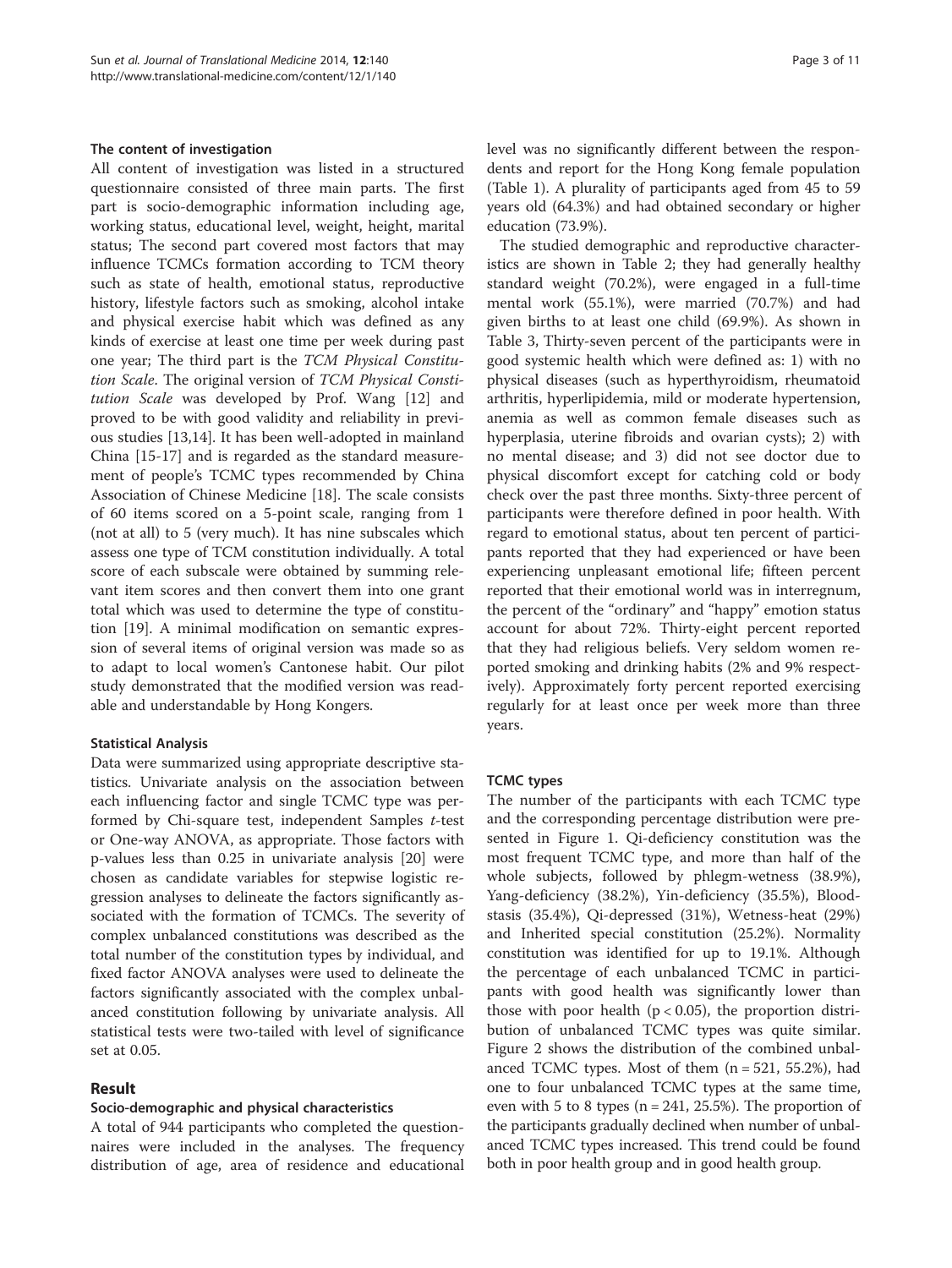|                            | FUR $(n = 2154003)$ |      | Subjects ( $n = 944$ ) |      | P     |
|----------------------------|---------------------|------|------------------------|------|-------|
|                            | N                   | %    | N                      | %    |       |
| Age (years)                |                     |      |                        |      | 0.227 |
| 30-34                      | 324216              | 15.1 | 31                     | 3.3  |       |
| 35-39                      | 328080              | 15.2 | 66                     | 7.0  |       |
| 40-44                      | 330008              | 15.3 | 150                    | 15.9 |       |
| 45-49                      | 356379              | 16.5 | 185                    | 19.6 |       |
| 50-54                      | 324838              | 15.1 | 254                    | 26.9 |       |
| 55-59                      | 259055              | 12.0 | 168                    | 17.8 |       |
| 60-65                      | 231427              | 10.7 | 90                     | 9.5  |       |
| Home address               |                     |      |                        |      | 0.199 |
| Hong Kong Island           | 396427              | 18.4 | 267                    | 28.3 |       |
| Kowloon                    | 625943              | 29.1 | 217                    | 23.0 |       |
| New Territories            | 1131633             | 52.5 | 460                    | 48.7 |       |
| Educational level          |                     |      |                        |      | 0.220 |
| Primary or below           | 598209              | 27.8 | 58                     | 6.1  |       |
| Lower secondary            | 401441              | 18.6 | 190                    | 20.1 |       |
| US/SF/Diploma/Certificate  | 745616              | 34.6 | 374                    | 39.6 |       |
| Sub-degree course or above | 382052              | 17.7 | 315                    | 33.3 |       |
| Unknown                    | 26685               | 1.2  | $\overline{7}$         | 0.7  |       |

<span id="page-3-0"></span>Table 1 Distribution of subjects of the study in age, geographical distribution and educational level

Note: The data of female resident population in Hong Kong from 2011 Population Census Office, Census and Statistics Department, The Government of the Hong Kong Special Administrative Region [[21,22\]](#page-10-0), educational level refers to highest level completed, and P value from Pearson Chi-square compared with Hong Kong female resident population form 30 to 64 years old.

Abbreviations: FUR female usual residents in Hong Kong, US upper secondary, SF sixth form.

#### Indicators associated with unbalanced TCMC types

The relationship between the participants' demographic characteristics, reproductive history, health and emotional status, lifestyle characteristics and the numbers of unbalanced TCMC types were shown in Table [4.](#page-5-0) The relationship between those independent factors and each single TCMC were individually examined (see Additional file [1](#page-9-0)). Using those variables with p-values less than 0.25 as candidate variables, eight stepwise logistic models (Table [5\)](#page-6-0) were performed to identify the variables that affect the individual certain TCMC formation. The results showed that (1) Qideficiency constitution was significantly associated with healthy status, age, exercise habit and religion; (2) phlegmwetness constitution was significantly correlated to healthy status, BMI, exercise habit and educational level; (3) Yangdeficiency constitution was closely related with healthy status, BMI and reproductive history; (4) Yin-deficiency constitution was significantly associated with healthy status, age and working nature; (5) Blood-stasis constitution was significantly relevant to healthy status, age and exercise habit; (6) Qi-depressed constitution was closely related to healthy status, age, exercise habit, emotional status; (7) Wetness-heat constitution was significantly associated with age and long-term physical exercise; (8) Normality constitution was significantly correlated to health status, age, educational level and alcohol use.

The results from multiple factor ANONA revealed that age, physical exercise, health and emotional status had significant effects on the amount of unbalanced TCMC types (see Table [6\)](#page-7-0). The mean of total numbers of unbalanced TCMC types for subjects who had exercise habit and good systemic health condition were 2.54 and 2.14 respectively, significantly lower than that of those who did not exercise regularly (3.18) and were in poor systemic health (3.30). Those who experienced pleasant emotional life had lower mean amount of unbalanced TCMC types (2.48) than those without. Elderly subjects also had significantly lower mean (2.81 for 45 to 59 years old and 2.11 for 60 to 65 years old) compared with that of 30 to 44 years old (3.30).

## **Discussion**

As TCMC could indicate the overall health status of individuals without any serious diseases, and therefore has enormous potential application in treating Not-Yet-Ill (Zhi Wei Bing in Chinese, means preventive treatment of diseases) and health care, it is becoming a research and clinical interest. Although a large number of epidemiological investigations on constitution have been performed during past one decade [[15,23-29](#page-10-0)], data on related influencing factors of unbalanced TCMCs are sparse. The present study was one of a limited number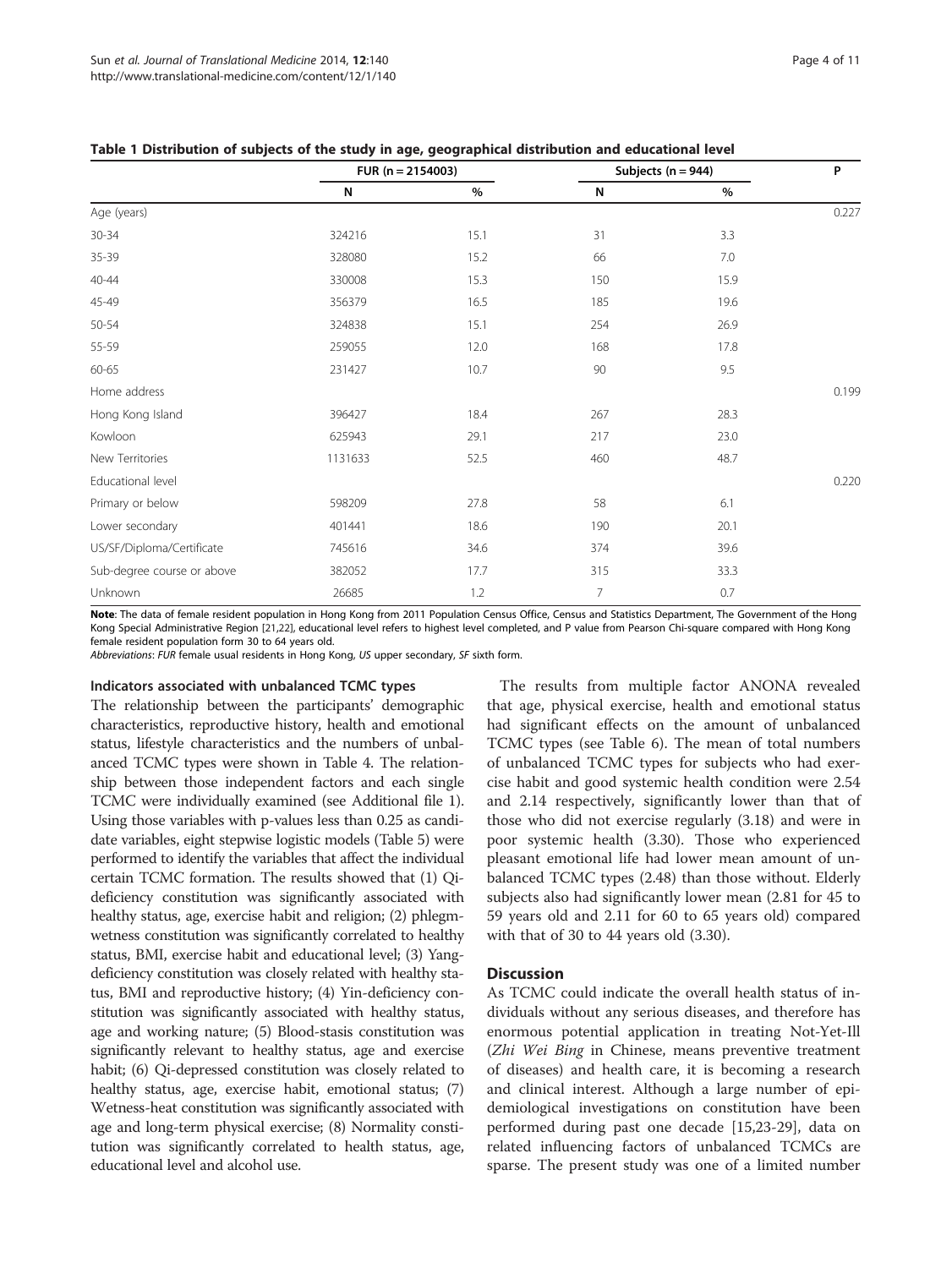<span id="page-4-0"></span>Table 2 Demographic characteristics of the study participants (n = 944)

|                                 | No. (%) or Mean (SD)   |
|---------------------------------|------------------------|
| Age (years)                     | 49.59 (7.50) $^{\psi}$ |
| $30 \sim 44$                    | 247 (26.2)             |
| $45 \sim 59$                    | 607 (64.3)             |
| $60 - 65$                       | 90 (9.5)               |
| <b>BMI</b>                      | 22.49 (3.3) $\rm{4}$   |
| < 18.5                          | 66 (7.0)               |
| $18.5 \sim 24.9$                | 663 (70.2)             |
| $25 \sim 27$                    | 91 (9.6)               |
| >27                             | 82 (8.7)               |
| Unknown                         | 42 (4.4)               |
| Occupation                      |                        |
| Full-time working               | 520 (55.1)             |
| Part-time working               | 87 (9.2)               |
| House wife/no working           | 333 (35.3)             |
| No response                     | 4(0.4)                 |
| Working nature                  |                        |
| Manual work                     | 91 (9.6)               |
| M&B                             | 72 (7.6)               |
| Brain work                      | 433 (45.9)             |
| No response                     | 348 (36.9)             |
| Educational level               |                        |
| Primary school or below         | 58 (6.1)               |
| Lower secondary                 | 190 (20.1)             |
| US/SS                           | 374 (39.6)             |
| Undergraduate/Sub-degree course | 207 (21.9)             |
| Postgraduate or above           | 108 (11.4)             |
| No response                     | 7(0.7)                 |
| Marital status                  |                        |
| Never married                   | 181 (19.2)             |
| Married/Cohabitating            | 667 (70.7)             |
| Divorced/Windowed               | 96 (10.2)              |
| Reproductive history            |                        |
| Never                           | 284 (30.1)             |
| Yes                             | 660 (69.9)             |
| Parity                          |                        |
| 0                               | 284 (30.1)             |
| 1                               | 241 (25.5)             |
| 2                               | 331 (35.1)             |
| ≥3                              | 79 (8.4)               |
| No response                     | 9(1.0)                 |

Note: Data marked with  $\Psi$  are presented as mean (standard deviation) and the others are presented as frequency (%).

Abbreviations: M&B Manual work combined with brain work, US upper secondary, SS specialized secondary.

| Table 3 Emotional and healthy status and lifestyle    |  |
|-------------------------------------------------------|--|
| characteristics of the study participants $(n = 944)$ |  |

|                                 | No. (%)    |
|---------------------------------|------------|
| State of health                 |            |
| Good                            | 349 (37.0) |
| Poor                            | 595 (63.0) |
| Emotional status                |            |
| Blank                           | 144 (15.3) |
| Unhappy (ever)                  | 99 (10.5)  |
| Ordinary                        | 343 (36.3) |
| happy                           | 348 (36.9) |
| No response                     | 10(1.1)    |
| Smoking                         |            |
| <b>No</b>                       | 925 (98.0) |
| <5 cigarettes per day           | 11(1.2)    |
| $6 \sim 10$ cigarettes per day  | 5(0.5)     |
| $11 \sim 20$ cigarettes per day | 3(0.3)     |
| Alcohol use                     |            |
| No                              | 856 (90.7) |
| <1 time per week                | 63 (6.7)   |
| $1 \sim 2$ times per week       | 18 (1.9)   |
| $3 \sim 6$ times per week       | 6(0.6)     |
| $\geq$ 1 time per day           | 1(0.1)     |
| Religion                        |            |
| No                              | 580 (61.4) |
| Yes                             | 364 (38.6) |
| Exercise regularly              |            |
| No                              | 487 (51.6) |
| Yes                             | 457 (48.4) |
| Exercise duration (years)       |            |
| $<$ 3                           | 93 (9.9)   |
| $3 \sim 5$                      | 116 (12.3) |
| $6 - 10$                        | 118 (12.5) |
| >10                             | 74 (7.8)   |
| No response                     | 46 (4.9)   |

of investigations exploring TCMC types among Chinese women in Southern China and associated factors. To our knowledge, this is the first investigation to examine the association between TCMC type and extensive potential influencing factors, rather than only observing the distribution of TCMC types among certain group of people with different demographic characteristics. The findings of this study would help TCM professionals and researchers to strengthen their understanding of the acquired influencing factors of TCMC and thus provide reference for their future studies.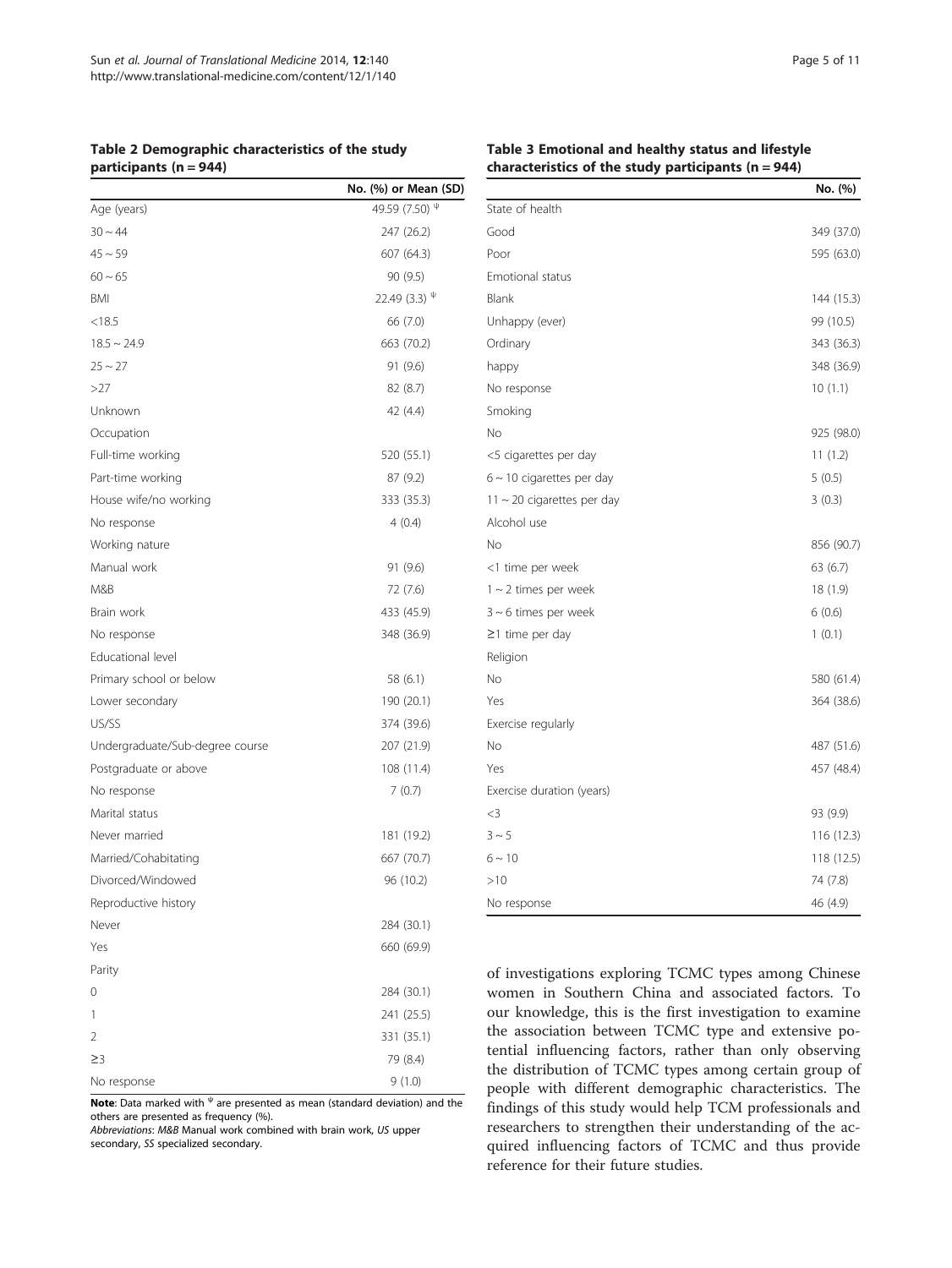<span id="page-5-0"></span>

The findings of the present investigation showed that more than eighty percent of adult Chinese women in Hong Kong have unbalanced TCMC, among them more than sixty percent have combined unbalanced constitutions with two or more types. Based on TCMC theory, this finding indicated that they were not in the normal state of health. The most common unbalanced TCMC types among the study subjects were Qi-deficiency, Phlegm-wetness and Yang-deficiency, in both groups with good health and poor health. This finding is basically consistent with that of a previous investigation [[27](#page-10-0)] involved 6525 participants conducted in Guangzhou where climate and environment are similar with Hong Kong. However, the finding of our study differed from previous investigation in Hong Kong which reported nearly half of the respondents in Hong Kong had Normality constitution, and dominant frequency of the unbalanced TCMC types were 9.88% of Yang-deficiency, 9.59% of Qi-deficiency and 8.22% of Wetness-heat constitution respectively, much lower than the distribution percentage in our study [[28\]](#page-10-0). The difference may probably be caused by sampling-related issues. Our study



| <b>Variables</b>     | Total number of<br><b>Unbalanced TCMC types</b> | P    |         |
|----------------------|-------------------------------------------------|------|---------|
|                      | Mean                                            | SD   |         |
| Age (yrs)            |                                                 |      | < 0.001 |
| $30 - 44$            | 3.30                                            | 2.37 |         |
| $45 \sim 59$         | 2.81                                            | 2.26 |         |
| $60 - 65$            | 2.11                                            | 2.34 |         |
| Occupation           |                                                 |      | 0.049   |
| Full-time job        | 3.04                                            | 2.32 |         |
| Part-time job        | 2.83                                            | 2.17 |         |
| HW/UE                | 2.64                                            | 2.34 |         |
| Working nature       |                                                 |      | < 0.001 |
| Manual work          | 2.14                                            | 1.98 |         |
| M&B                  | 3.18                                            | 2.35 |         |
| Mental work          | 3.17                                            | 2.32 |         |
| Education            |                                                 |      | < 0.001 |
| PS                   | 2.24                                            | 2.10 |         |
| LS                   | 2.30                                            | 2.29 |         |
| US/SS                | 3.05                                            | 2.24 |         |
| UG/SD                | 3.17                                            | 2.46 |         |
| PG                   | 3.12                                            | 2.18 |         |
| Marital status       |                                                 |      | 0.075   |
| Single               | 3.18                                            | 2.50 |         |
| Married/cohabitating | 2.83                                            | 2.27 |         |
| Divorced/windowed    | 2.56                                            | 2.21 |         |
| Reproductive history |                                                 |      | 0.057   |
| Never                | 3.19                                            | 2.42 |         |
| Yes                  | 2.74                                            | 2.26 |         |
| Parity               |                                                 |      | 0.147   |
| 1                    | 2.86                                            | 2.23 |         |
| $\overline{2}$       | 2.76                                            | 2.27 |         |
| $\geq$ 3             | 2.29                                            | 2.34 |         |
| State of health      |                                                 |      | 0.001   |
| Good                 | 2.14                                            | 2.09 |         |
| Poor                 | 3.30                                            | 2.33 |         |
| Emotional status     |                                                 |      | < 0.001 |
| happy                | 2.48                                            | 2.17 |         |
| Ordinary             | 3.12                                            | 2.34 |         |
| Blank                | 2.85                                            | 2.35 |         |
| Unhappy (ever)       | 3.37                                            | 2.52 |         |
| Exercise regularly   |                                                 |      | 0.166   |
| No                   | 3.18                                            | 2.36 |         |
| Yes                  | 2.54                                            | 2.26 |         |

Note: Data are listed only when P value from One-way-ANOVA or 2 sample t-test is less than 0.25.

Abbreviations: M&B Manual work combined with brain work, PS Primary school or below, LS Lower secondary, US upper secondary, SS specialized secondary, UG Undergraduate, SD Sub-degree course, PG Postgraduate or above.

Table 4 Total number of unbalanced TCMC types in different groups with significant influencing factors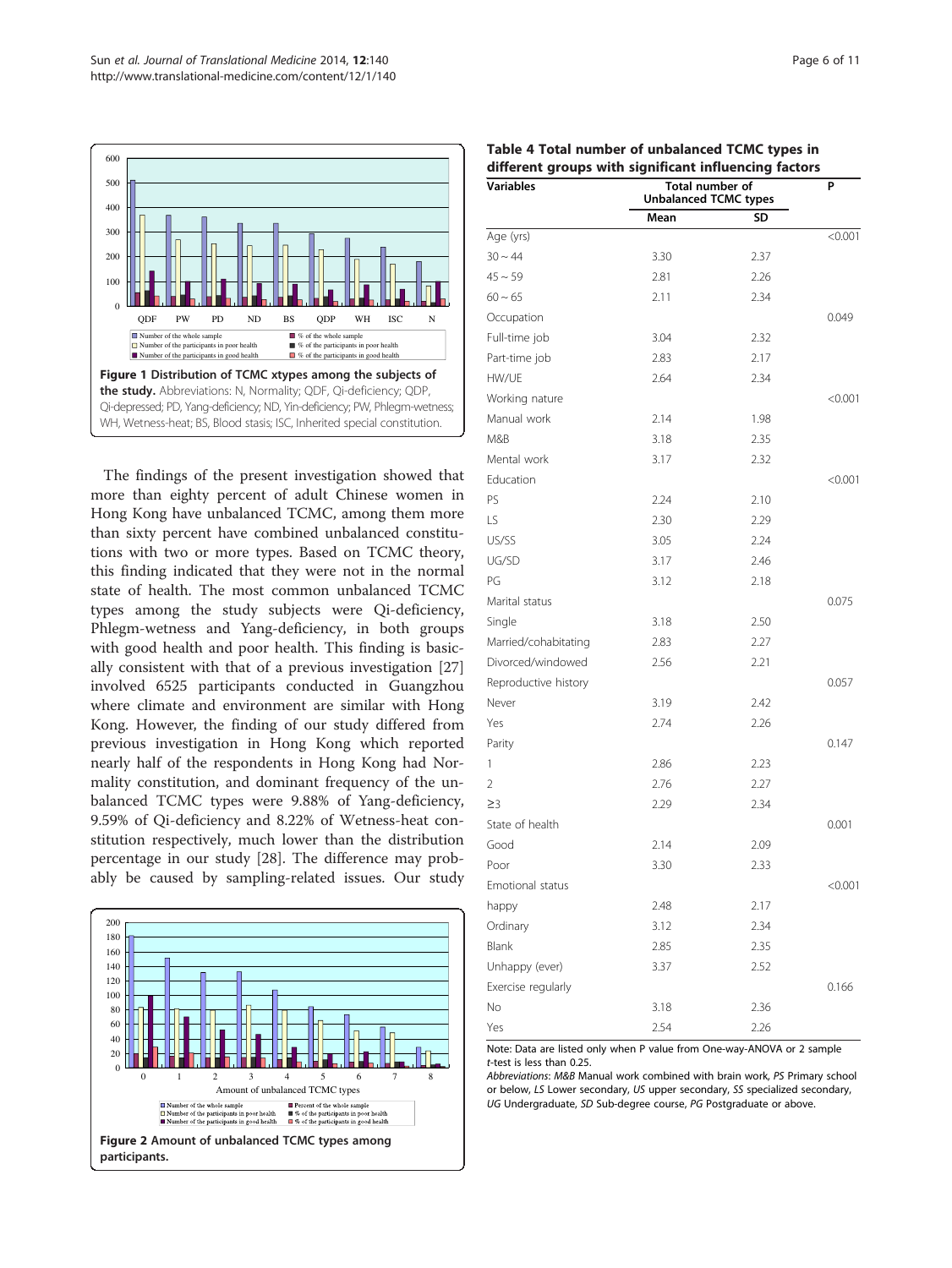<span id="page-6-0"></span>Table 5 Association of TCMC type and significant influencing factors (results of the stepwise logistic regression)

| Variable                                                          | ΟR   | <b>SE</b> | 95% CI        | p value |
|-------------------------------------------------------------------|------|-----------|---------------|---------|
| Model 1: Outcome: Qi-deficiency constitution                      |      |           |               |         |
| Log-likelihood = 1233.24, chi-square = 69.61(4 d.f.), $p < 0.001$ |      |           |               |         |
| Age                                                               | 0.73 | 0.12      | $0.57 - 0.93$ | 0.009   |
| State of health                                                   | 2.47 | 0.14      | $1.87 - 3.25$ | < 0.001 |
| Exercise regularly                                                | 0.61 | 0.14      | $0.47 - 0.80$ | < 0.001 |
| Model 2: Outcome: Phlegm-wetness constitution                     |      |           |               |         |
| Log-likelihood = 1139.32, chi-square = 62.45(4 d.f.), $p < 0.001$ |      |           |               |         |
| BMI                                                               | 1.58 | 0.10      | 1.29-1.92     | < 0.001 |
| <b>Education</b>                                                  | 1.18 | 0.07      | $1.03 - 1.35$ | 0.015   |
| State of health                                                   | 2.05 | 0.15      | $1.53 - 2.75$ | < 0.001 |
| Exercise regularly                                                | 0.64 | 0.14      | $0.49 - 0.85$ | 0.002   |
| Model 3: Outcome: Yang-deficiency constitution                    |      |           |               |         |
| Log-likelihood = 1162.98, chi-square = 37.17(3 d.f.), $p < 0.001$ |      |           |               |         |
| <b>BMI</b>                                                        | 0.65 | 0.11      | $0.52 - 0.80$ | < 0.001 |
| Reproductive history                                              | 0.72 | 0.15      | $0.54 - 0.97$ | 0.028   |
| State of health                                                   | 1.76 | 0.15      | $1.32 - 2.34$ | < 0.001 |
| Model 4: Outcome: Yin-deficiency constitution                     |      |           |               |         |
| Log-likelihood = 764.97, chi-square = 34.43(3 d.f.), $p < 0.001$  |      |           |               |         |
| Age                                                               | 0.68 | 0.17      | $0.49 - 0.95$ | 0.025   |
| Working nature                                                    | 1.44 | 0.13      | $1.13 - 1.84$ | 0.003   |
| State of health                                                   | 2.19 | 0.18      | $1.53 - 3.12$ | < 0.001 |
| Model 5: Outcome: Blood-stasis constitution                       |      |           |               |         |
| Log-likelihood = 1187.83, chi-square = 38.95(3 d.f.), $p < 0.001$ |      |           |               |         |
| Age                                                               | 0.73 | 0.13      | $0.57 - 0.93$ | 0.011   |
| State of health                                                   | 2.17 | 0.15      | $1.61 - 2.91$ | < 0.001 |
| Exercise regularly                                                | 0.75 | 0.14      | $0.57 - 0.97$ | 0.047   |
| Model 6: Outcome: Qi-depressed constitution                       |      |           |               |         |
| Log-likelihood = 1070.83, chi-square = 84.79(4 d.f.), $p < 0.001$ |      |           |               |         |
| Age                                                               | 0.59 | 0.14      | $0.45 - 0.77$ | < 0.001 |
| Emotional status                                                  | 1.39 | 0.08      | $1.20 - 1.62$ | < 0.001 |
| State of health                                                   | 2.89 | 0.17      | 2.09-4.01     | < 0.001 |
| Exercise regularly                                                | 0.74 | 0.15      | $0.55 - 1.00$ | 0.049   |
| Model 7: Outcome: Wetness-heat constitution                       |      |           |               |         |
| Log-likelihood = 442.10, chi-square = 12.70(2 d.f.), $p < 0.001$  |      |           |               |         |
| Age                                                               | 0.61 | 0.21      | $0.41 - 0.92$ | 0.019   |
| Exercise duration                                                 | 0.79 | 0.12      | $0.63 - 0.99$ | 0.038   |
| Model 8: Outcome: Normality Constitution                          |      |           |               |         |
| Log-likelihood = 849.17, chi-square = 56.09(4 d.f.), $p < 0.001$  |      |           |               |         |
| Age                                                               | 1.51 | 0.16      | $1.11 - 2.05$ | 0.009   |
| Education                                                         | 0.80 | 0.09      | $0.67 - 0.94$ | 0.008   |
| State of health                                                   | 0.37 | 0.17      | $0.26 - 0.52$ | < 0.001 |
| Alcohol use                                                       | 0.45 | 0.39      | $0.21 - 0.97$ | 0.040   |

involved the local Chinese women aged from 30 to 65 years old whereas the other study included extended age-range (local women over 15 years old).

The distribution of the dominant unbalanced TCMC types may be closely related to the common life-style of Hong Kong dwellers and Southern-China living environment. Specifically, the formation of Qi-deficiency, based on the theory of "over work damages Qi", might be closely related to prolonged intensive work which is very universal in Hong Kong due to intense competition, fast-paced lifestyle and high pressure from work. Qi-deficiency constitution, characterized by fatigue, low voice, dizziness and prone to cold, is therefore gradually formed [[30](#page-10-0)]. The widespread of Phlegm-wetness constitution among Hong Kong Chinese women might be ascribed to local geographic environment and climate to a large extent. Hong Kong is located at the outlet of the Pear River, by the north of South China Sea and to the south of Nan Ling Mountain, which result in formation of the unique environment and climate. The damp and rainy weather might contribute to the formation of Phlegm-wetness constitution according to TCM philosophy [\[28\]](#page-10-0). With regard to the popularity of Yang-deficiency constitution in study subjects, it might be attribute to dietary habit and living habit, which mainly refer to drinking cold drinks and overuse air conditioning whether it is in summer or not. Exposure to these "cold pathogen" for a long period of time may damage individual Yang-qi and thus lead to the formation of Yang-deficiency constitution from the theory of Chinese medicine [\[28\]](#page-10-0).

The results of the present study showed that the most important associated factor with unbalanced TCMCs is health status. It is well-known that TCM constitution tends to reflect steady state of individual's health, unbalanced TCMC often represents deteriorated health status even some status diagnosed as "no disease" by western medicine. On the other hand, prolonged chronic illness may conversely affect individual's TCMC, leading to unbalanced TCMC. In this study, suffering from mild to moderate diseases was associated with some types of unbalanced TCMCs such as Qi-deficiency, Phlegmwetness, Yang-deficiency, Yin-deficiency, Blood-stasis and Qi-depressed constitutions. This finding confirms the validity of the Chinese Medicine theory of constitution.

In contrast, our study found that physical exercise as the most important protective factor for several certain unbalanced TCMCs such as Qi-deficiency, Phlegmwetness, Wetness-heat, blood-stasis and Qi-depressed constitutions. The explanation could be as follows: Doing exercise moves Qi in the body and dissolve blood stasis thus improve Blood-stasis and Qi-depressed constitutions. Smooth and fast flow of Qi would help to dispel wetness and thus to prevent the formation of Phlegm-wetness and Wetness-heat constitutions. TCM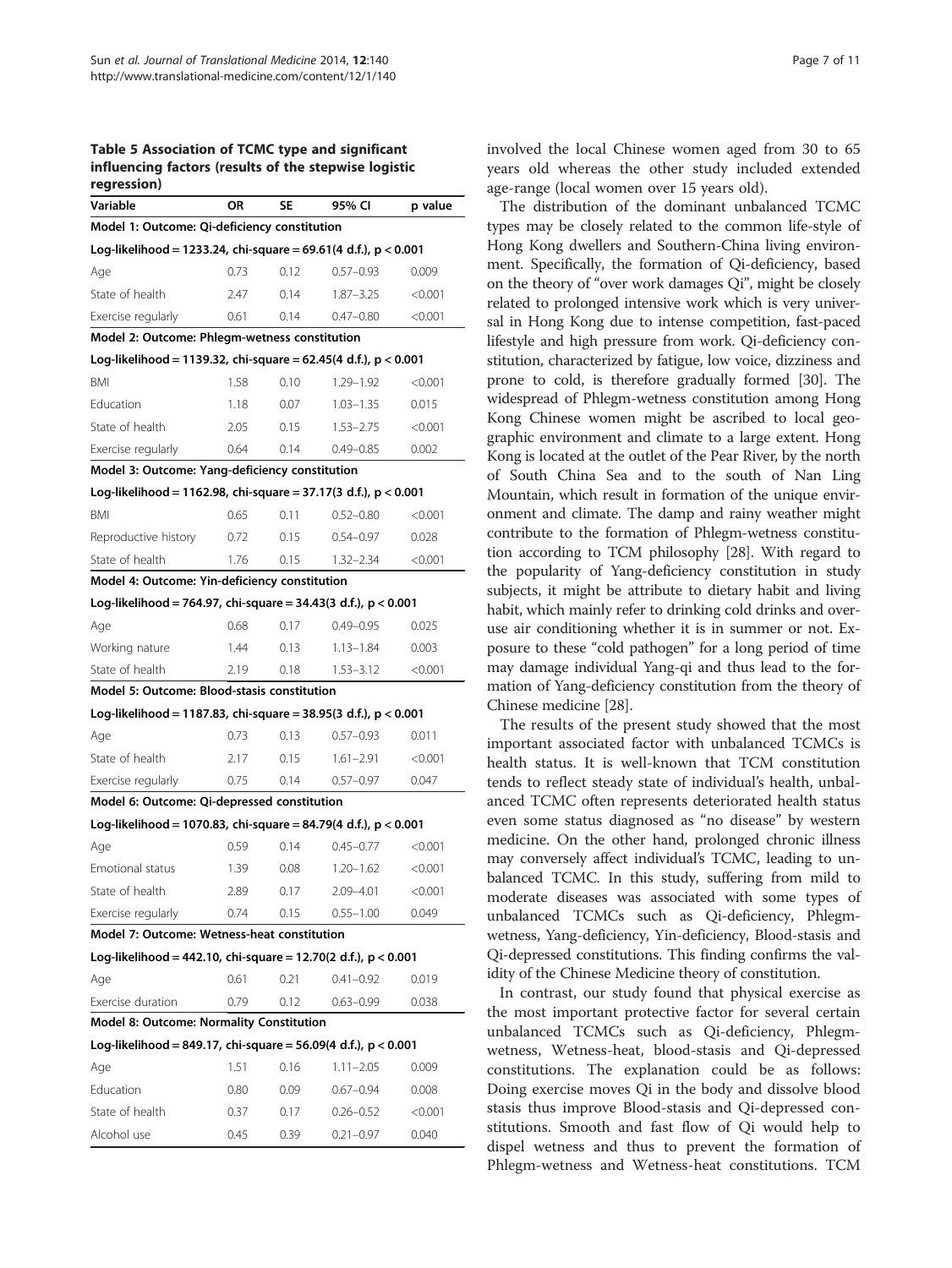| <b>Variables</b>                | <b>Estimate</b> | <b>SE</b> | P value | Bonferroni's multiple comparison |
|---------------------------------|-----------------|-----------|---------|----------------------------------|
| Age                             |                 |           | 0.002   |                                  |
| $30 \sim 44$ (1)                | 1.885           | 0.698     |         |                                  |
| $45 \sim 59(2)$                 | 1.124           | 0.675     |         |                                  |
| $60 \sim 65^{\circ}$ (3)        |                 |           |         | (1) > (2) > (3)                  |
| State of health                 |                 |           | < .001  |                                  |
| Good                            | $-1.21$         | 0.227     |         |                                  |
| Poor <sup>a</sup>               |                 |           |         |                                  |
| Emotional status                |                 |           | 0.001   |                                  |
| happy (1)                       | $-1.01$         | 0.406     |         |                                  |
| Ordinary (2)                    | $-0.05$         | 0.394     |         |                                  |
| Blank (3)                       | $-0.26$         | 0.609     |         |                                  |
| Unhappy (ever) <sup>a</sup> (4) |                 |           |         | $(1) < (2) = (3) = (4)$          |
| Exercise regularly              |                 |           | 0.013   |                                  |
| No                              | 0.57            | 0.228     |         |                                  |
| Yes <sup>a</sup>                |                 |           |         |                                  |
| (Intercept)                     | 1.96            | 0.94      | 0.038   |                                  |

<span id="page-7-0"></span>Table 6 Relationship between TCMC type amount and significant influencing factors (results of multiple factors ANOVA)

 $R^2$  = 0.20; Adjusted  $R^2$  = 0.16; F value = 75.38; df = 18; P < 0.001.

<sup>a</sup>Reference category.

also holds that "movement could benefit Qi", so regular exercise is effective in improving Qi-deficiency constitution. In addition, the findings indicate that although physical exercise demonstrated protective effect on Wetness-heat constitution formation, only long-term physical exercise could improve wetness-heat condition significantly, the longer exercise duration, the better effect achieved. The reason is that wetness-heat, based on TCM philosophy, is a viscous and lingering pathogen which is very hard to eliminate and therefore usually need long-term treatment and nursing to resolve. However, it does not show any effect on improving Yangdeficiency and Yin-deficiency constitutions which are usually managed via medications or dietary treatment.

"Most overweight people are phlegmatic", as the classical theories of Traditional Chinese Medicine, is proved once again by our study whose result shows overweight is positively associated with phlegm-wetness constitution significantly, and also being consistent with the results of two previous studies [[31,32\]](#page-10-0). Interestingly, although overweight is regarded as an independent risk factor for Phlegm-wetness constitution, it might be a protective factor for Yang-deficiency constitution according to our study result, the high BMI, the less susceptibility for Yang-deficiency constitution. The similar conclusion had been achieved by Prof. Zhu whose study showed that slim body build was significantly positively correlated to Yang-deficiency constitution [[33](#page-10-0)]. One plausible explanation could be that feeling cold is the most distinguished feature to determine Yang-deficiency constitution, while too much subcutaneous fat with the function of keeping body temperature might help fat people improve cold sensation. The findings indicate that high educational level is another precipitating factor for Phlegm-wetness constitution formation, participants received higher education are more likely to emerge Phlegm-wetness constitution than those with low educational level. The possible explanation might be that the women with high educational level are often engaged in senior whitecollar jobs with higher income and therefore usually experience sedentary life and intake high quality of diet. According to TCM philosophy, if too many nutrients absorbed into the body exceed the spleen function of transportation and transformation, it would not be transformed into Qi, blood and body fluid, but could be transformed into phlegm and dampness.

Mental work and unpleasant emotional life are also proved to be associated with unbalanced TCMCs. The present study confirms that mental work is an independent risk factor for Yin-deficiency constitution formation. The result demonstrates that those engaged in mental work are prone to get Yin-deficiency constitution than those engaged in manual work, which is entirely consistent with the recognition of the book of The Yellow Emperor's Inner Classic which as the earliest classic of TCM believes that over thinking and excessive anxiety may consume Yin and blood secretly and gradually. Based on TCM theory, besides congenital endowment, moodiness is one of most important causes bringing about Qi-depressed condition. Our findings confirm that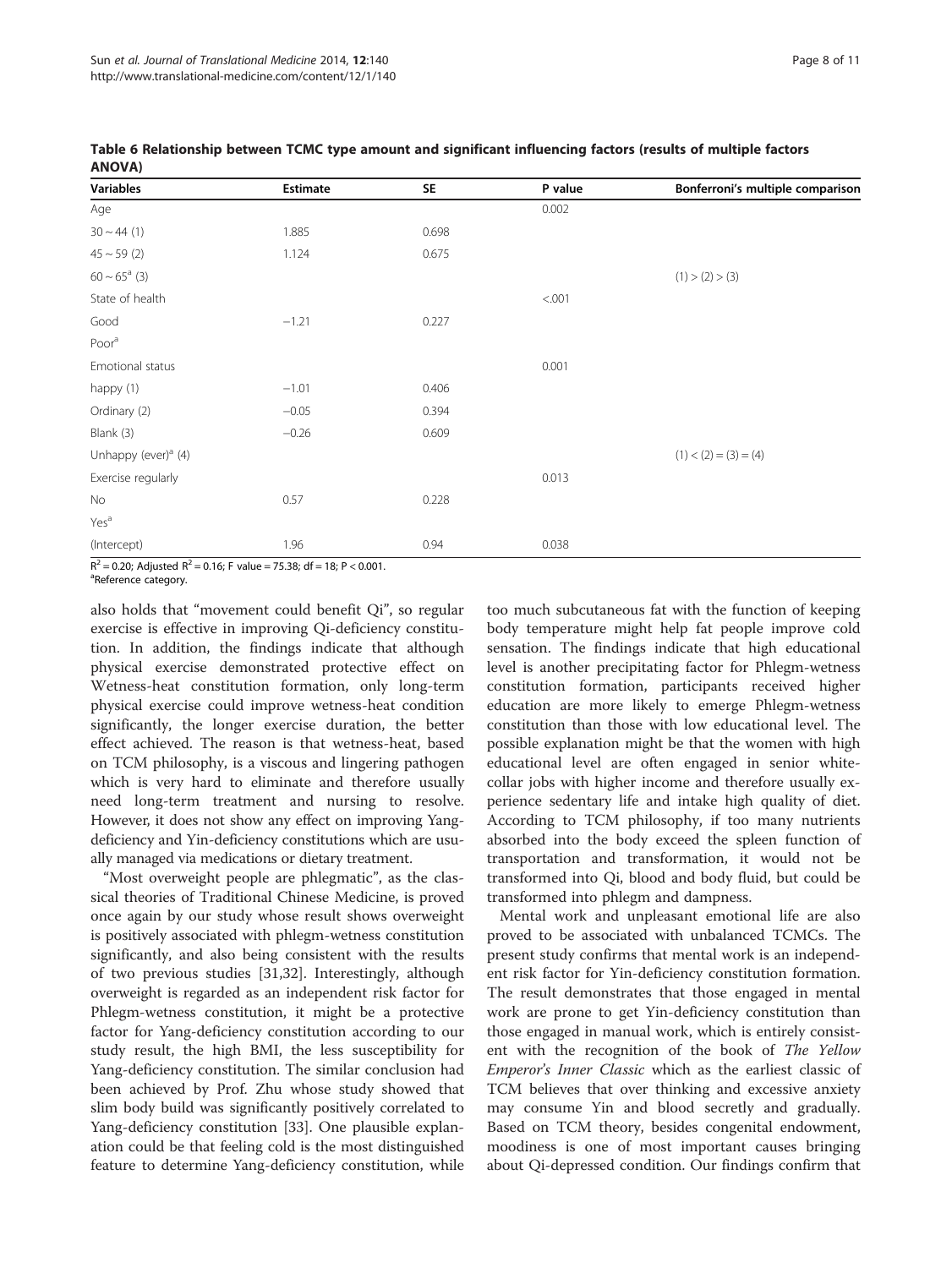women have been experiencing less-than-satisfactory emotional life or had experienced less-than-satisfactory emotional life are more prone to Qi-depressed constitution than those with happy emotional life, indicating that negative emotion is indeed a precipitating factor for Qi-depressed constitution.

An important discovery of the present study is that reproductive history is also an independent protective factor for Yang-deficiency constitution, which has never been reported before. Moreover, with the number of full-term pregnancies increasing, the protective effect is more obvious, indicating reproductive history might be favorable for preventing Yang-deficiency formation. But it is unclear whether which is caused by pregnancy, reproduction or other unique postpartum managements. In our opinion, we tend to think that pregnancy and reproduction, as the process consuming Qi and blood, would reflectively switch on body's self-adjustment function and then stimulate the generation of Yang-qi, leading to the improvement of Yang-deficiency.

To date, whether aging is a precipitating factor or a protective factor for unbalanced TCMC formation is still not sure. Deng claimed that unbalanced TCMCs are more prevalent among old people than the younger [\[34](#page-10-0)], however, his investigation only involved 224 participants and without providing any background information of the participants and the details of research methods, so his conclusion is doubtful. The findings of other investigations with large samples were also not totally consistent [\[15,26-28](#page-10-0)]. For instance, Chen's investigation involving 2168 subjects [\[26\]](#page-10-0) showed that the prevalence of Qi-deficiency, Yang-deficiency, Phlegm-wetness and Blood-stasis among older people is higher than young's, however, Huang's results reject accepting Yang-deficiency are more common among elderly than young people [[28](#page-10-0)], the results of Wu's study involving 2043 subjects [[27\]](#page-10-0) and Wang's study containing 8448 participants [[15](#page-10-0)] demonstrated that there was no significantly difference between old people and young people in the prevalence of Phlegmwetness. But it needs to be pointed out that all of them only investigated the distribution of unbalanced TCMC types in different age groups, without using logistic regression method to systematically examine the efficacy of age on the formation of TCMC types, so their findings were still not completely convincing. Two studies aiming to explore the associated factors with Phlegm-wetness constitution [\[31\]](#page-10-0) and Yang-deficiency constitution [[33](#page-10-0)] using logistic regression method also indicated that age was not significantly related to those two types of unbalanced TCMCs. The findings of the present study support aging as a protective factor for the formation of Qi-deficiency, Yin-deficiency, Blood-stasis, Qi-depressed and Wetnessheat constitutions. The potential explanation is that old women usually stay at home and enjoy a leisure life without carrying out heavy work and facing with various pressures, reducing the consumption of Qi and Yin and thus improving Qi and Yin deficiency. With a wealth of experience, elderly are usually good at managing their mood than younger, this would effectively avoid liver-qi stagnation and thus prevent the formation of Qidepressed and Blood-stasis constitutions. The decline of Wetness-heat constitution incidence among old people may be related to the decrease of their Yang-qi as their age increases, thus contributing to suppress the generation of internal-heat. In summary, so far there is no consensus on the effects of age on unbalanced TCMCs formation, therefore declaring that age is an influencing factor to unbalanced TCMC types might be not justified.

It is universally recognized that smoking is harmful to health, so based on this fact, smoking theoretically should play a role in the formation of unbalanced TCMCs. Wang's study demonstrated that smoking could promote the formation of Phlegm-wetness constitution [[33\]](#page-10-0). But the present study did not find that smoking would precipitate any types of unbalanced TCMCs formation. A reasonable explanation for this phenomenon is that the sample size with smoking habit is too small and most of them only consume very few cigarettes per day, which might be still not enough to cause the imbalance of their TCMC.

Based on TCM philosophy, the amount of unbalanced TCMC types owned by one person at the same time, representing the complexity of TCMC, usually reflects the severity of his/her constitutional imbalance. Since age, poor health status and exercise habit showed the obvious effect on the formation of most unbalanced TCMC types, and therefore significantly affected the complexity of individuals' TCMCs. Unpleasant emotional life did not play a significant role in the formation of unbalanced types except for Qi-depressed constitution, but pleasant emotional life did decrease TCMC complexity of the studied participants, further proved the rationality and the science of the theory originated in The Yellow Emperor's Inner Classic that emotion is one of the important pathogenic factors.

This study has several limitations. First, the study sample was not recruited via rigorous random sampling method, which may have brought the risk of not being representative enough to generalize the results of all Hong Kong Chinese women. Secondly, although there was no significant difference between the study participants and female long-term residents in age distribution, their age distribution did not match very well, which may be likely affect the objectivity of the results, especially to affect the judgment about the effect of age on the formation of unbalanced TCMCs. Thirdly, other potential influencing factors including dietary habit and work-rest manner which could also affect TCMC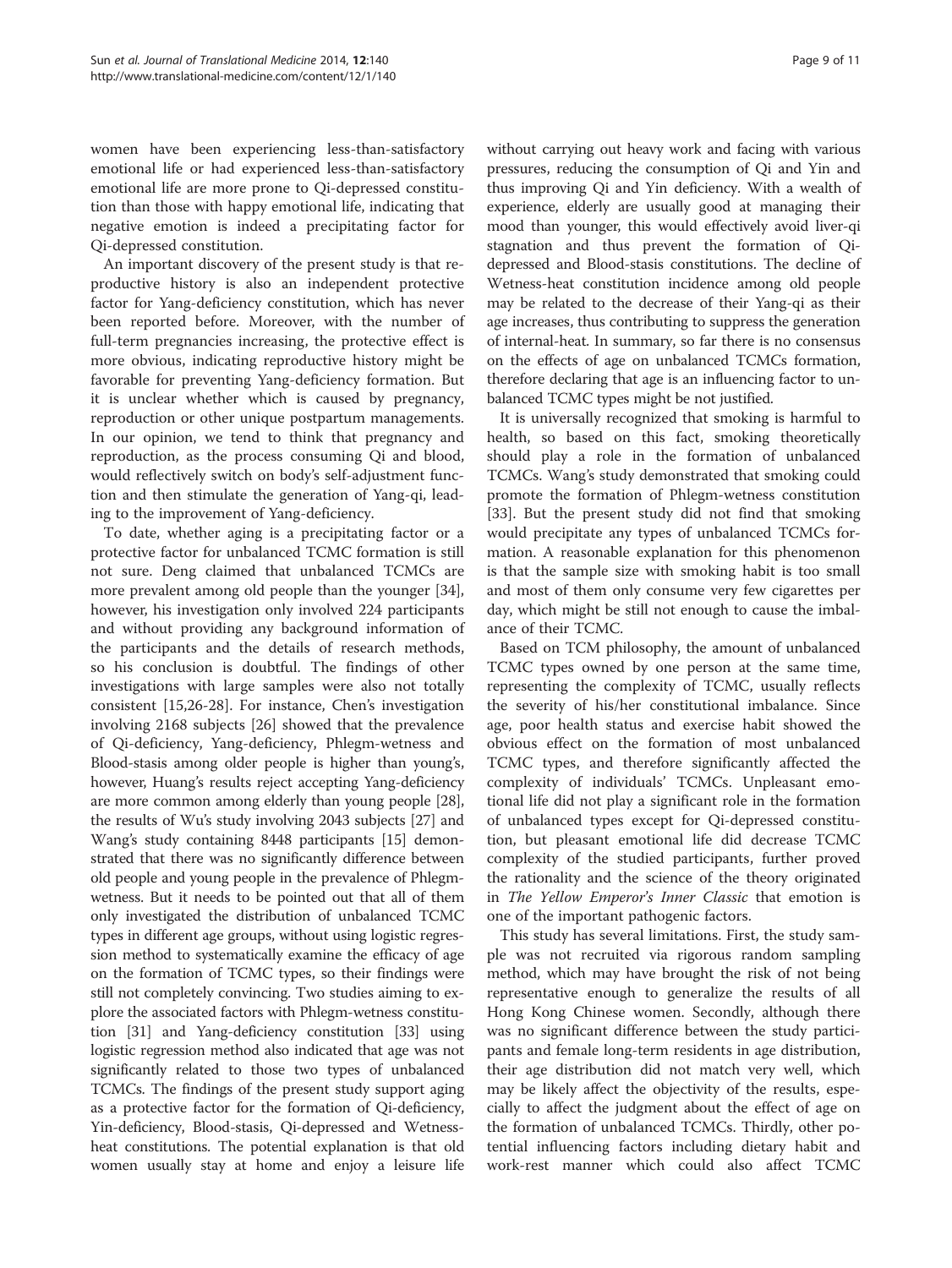<span id="page-9-0"></span>formation according to TCM theory, not considered in the study. This may also confound the results.

# Conclusion

Based on the results of this study, some mainly conclusion could be drawn:

First, biased constitutions are common among middleaged and elderly Chinese women in Hong Kong, indicating it is feasible and necessary to preserve their health and to promote the rehabilitation of their diseases through managing their unbalanced TCM constitutions.

Secondly, poor systemic physical condition is the most important dominating-related factor for the formation of almost all unbalanced TCMC types except for Inherited Special Constitution which is mainly determined by congenital endowments according to TCMC theory. In contrast, regular physical exercise is the most protective factor for most unbalanced TCMC types. This demonstrates that physical condition and exercise history must be treated as the primary influencing factors in such studies about TCMCs.

Thirdly, some special factors may cause certain unbalanced constitutions. For instance, overweight and high educational level contributes to the formation of Phlegm-wetness constitution, mental work contributes to Yin-deficiency constitution and unpleasant emotional life leads to Qi-depressed constitution. This could be explained by TCMC theory, which demonstrates its value.

Last but not least, age as one of the risk factors for unbalanced constitutions in the current TCMC theory might not be justified, indicating some recognition of the current TCMC theory is not entirely correct. Therefore, it is still significant and necessary to confirm the effects of potential factors on unbalanced constitutions formation in further studies with big sample and rigorous design.

# Additional file

[Additional file 1:](http://www.biomedcentral.com/content/supplementary/1479-5876-12-140-S1.doc) Distribution of TCMC types in different groups with different demographic, emotional, healthy, reproductive and lifestyle influencing factors (N,%).

#### Competing interests

The authors declare that they have no competing interests.

#### Authors' contributions

Youzhi Sun conceived of the design, carried out the study and drafted the manuscript; Jianping Chen was in charge of the study work, advice in the study design; Pei Liu participated in coordination and helped to perform the statistical analysis and manuscript writing; Yi Zhao and Steve An Xue gave expert advice in the study design and participated in manuscript writing; Lei Jia, Yanhua He, Xiao Zheng, Zhiyu Wang and Neng Wang participated in the acquisition of data. All authors read and approved the final manuscript.

#### Acknowledgments

We are indebted to all women who kindly participated in this investigation, and thank Dr. Wendy Wong (Family Medicine Unit, Department of Medicine, Li Ka Shing Faculty of Medicine, HKU) for her modification on several items of original version of TCM Physical Constitution Scale. We also gratefully acknowledge the help of Mr. Sherman Ou (T&M Education Service limited), Mrs. Wong Sai Lin (F.T.U. Tung Chung District Service Office), Mr. Chan Wing Kin and Ms. Cindy Chiu (F.T.U. Yuen Long District Service Office), Mrs. Cheung Choi Sheung (D.A.B. Sham Shui Po District Branch), Mr. Jack Cheung (D.A.B. Kwun Tong District Council), Mr. Kong Chack Ho (Eastern District Councilor), Mrs. Siu Lai Nar (Residents Will in Chai Wan), Mrs. Chiu Wah Kuen (The Women's Association of Central and Western District), Mrs. Chan Mei Lin (Yuen Long District Councilor), Y. C. Fu (Eastern District Councilor), Mr. Siu Hin Hong and Ms. Lim Sau Lai (Sha Tin District Councilor), Ms. Lai Suet Ying (F.T.U. Kwai Tsing District Service Office), Mrs. Chung Mau Yu and May Yeung (China Merchants Finance Holdings co., LTD), Mrs. Yeung Sau Ying (The boy's and Girl's Clubs Association of Hong Kong), Mr. Doug Wong (Information Technology Service Center, The Hong Kong University of Science and Technology), Mr. Tsui Kam Chuen (The Hong Kong Society of Chinese Medicines Limited), Mr. Carson Ng and Mr. Michael Tien (Tsuen Wan District Council), Mrs. Kennise Ng (Oriental Int'l Health Products Co., Ltd) and Mrs. Choi Yuet Sim (The Women's Association of Ap Lei Chau) for their invaluable assistance in subjects recruitment, workshop organization and data collection. We also appreciate Prof. Colman McGrath from Faculty of Dentistry, the University of Hong Kong, for his English language proof-reading to improve the content of the manuscript. This work was supported by National Natural Science Foundation of China (No. 81360513).

#### Author details

<sup>1</sup>School of Chinese Medicine, The University of Hong Kong, Pokfulam, Hong Kong, P.R. China. <sup>2</sup>School of Basic Medical Sciences, Jiangxi University of Traditional Chinese Medicine, Jiangxi, P.R. China. <sup>3</sup>The Second People's Hospital of Shenzhen (The first Affiliated Hospital of Shenzhen University), Shenzhen, P.R. China. <sup>4</sup>Research Center for Differention and Development of TCM Basic Theory, Jiangxi University of Traditional Chinese Medicine, Jiangxi, P.R., China. <sup>5</sup>Parinama Investment Limited, Shanghai, P.R. China. <sup>6</sup>Hong Kong Breast Cancer Association of Traditional Chinese Medicine, 10 Sassoon Road, Pokfulam, Hong Kong, P.R. China.

#### Received: 22 November 2013 Accepted: 29 April 2014 Published: 21 May 2014

#### References

- 1. Wang Q: Constitutional Doctrine of TCM. Beijing: China Medicine Science and Technology press; 1995.
- 2. Wang Q: Constitutional Doctrine of TCM. Beijing: People's Medical Publishing House; 2005.
- 3. Kuang DY: The Study of the Pathology of Traditional Chinese Medicine. Shanghai: Shanghai Scientific and Technology Press; 1980.
- 4. Kuang DY: Constitutionology: Theory, application and development. Shanghai: Shanghai College of Traditional Chinese Medicine Press; 1991.
- 5. Mu GC: Traditional Chinese Medicine Constitutionology and it's heterization. Xin Zhong Yi 1983, 15:1-7.
- 6. Tian DH, Lv MW: Discussion on constitution and syndrome. Shan Dong Zhong Yi Xue Yuan Xue Bao 1983, 7:7–11.
- 7. Wang Q: Classification and diagnosis basis of nine basic constitutions in Chinese medicine. Bei Jing Zhong Yi Yao Da Xue Xue Bao 2005, 28:1–8.
- 8. Ding RG, Zhang XP: Discussing the specificity of Traditional Chinese Medicine Constitution. He Bei Zhong Yi Xue Yuan Xue Bao 1995, 10:13–14.
- 9. He YM, Liu WL: The new basic theory of TCM. Beijing: Beijing University of Medical, China xie-he university of Medical joint publishing house; 1996.
- 10. Li Y, Yin T: Research on "Five evolutive phases and six climatic factors" and Chinese medical constitution. Zhong Hua Zhong Yi Yao Za Zhi 2008, 23:952–954.
- 11. Gao MY, Lv AP: The Humble Opinion on the Foundation of Froming the Constitution. Liao Ning Zhong Yi Za Zhi 2011, 38:471–472.
- 12. Wang Q, Zhu YB, Xue HS, Li S: Primary compiling of constitution in Chinese medicine questionnaire. Zhong Guo Lin Chuang Kang Fu 2006, 10:12–14.
- 13. Zhu YB, Wang Q, Xue HS: Orikasa Quaalude: Preliminary assessment on performance of constitution in Chinese medicine questionnaire. Zhong Guo Lin Chuang Kang Fu 2006, 10:15-17.
- 14. ZHU YB WANGQ, Origasa H: Evaluation on reliability and validity of the Constitution in Chinese Medicine Questionnaire (CCMQ). Zhong Guo Xing Wei Yi Xue Ke Xue 2007, 16:651–654.